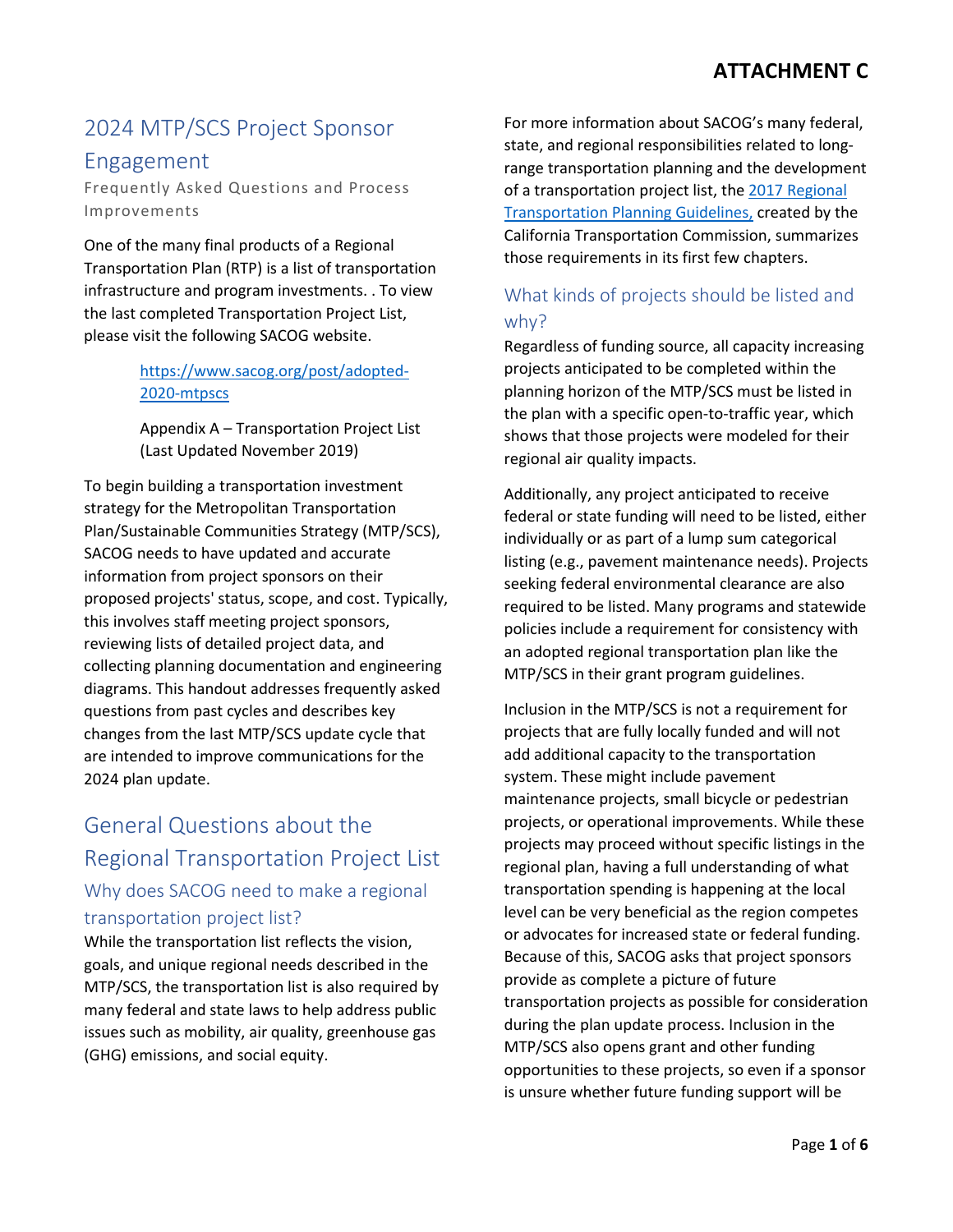needed, inclusion in the regional plan may still be desirable to keep funding options open.

#### Don't we already have a process for selecting projects for funding? Why do we need to make a separate list for the MTP/SCS?

MTP/SCS guides policy commitments and priorities that shape future Board actions on SACOG funding rounds and SACOG priorities. Th[e Project Evaluation](https://sacog.primegov.com/meeting/attachment/2923.pdf?name=Attachment%20B-PEP%20Primer)  [Process \(PEP\)](https://sacog.primegov.com/meeting/attachment/2923.pdf?name=Attachment%20B-PEP%20Primer) and subsequent prioritization are new to this MTP/SCS cycle and intended to help the board identify transportation investment priorities that the region may want to focus on in our state and federal advocacy and grant seeking efforts. Sponsor engagement on project descriptions and local priorities will be critical for accurate evaluation and discussion at the SACOG board.

# Questions related to sponsor engagement

#### I have a new project idea or changes to old project ideas. What do I do first?

First, SACOG checks the current project list with project sponsors, asking for changes and new proposals. Then, SACOG uses these project nominations to create plan scenarios. If your project idea does not yet have a project sponsor, SACOG is working on a method to understand local public engagement processes and referrals.

#### I'm not sure my idea is a project. What about vehicle purchases or money to fund staff operations?

The planning process is more than merely a listing of multimodal capital investments. It requires developing strategies for operating, managing, maintaining, funding, and financing the area's transportation system in such a way as to advance the area's long-term goals.

SACOG maintains several project categories to list projects and programs without clear geographies,

such as transit operations and vehicle purchases, intelligent transportation systems, and travel demand management programs.

### What about the Metropolitan Transportation Improvement Program (MTIP)? I've always been told I need to have my projects listed in the MTIP. Is one better than the other? Do I need to be listed in both?

In general, if a sponsor plans to fund any phase or complete a project in the next 2-4 years (by 2026 for this update), the sponsor should request an MTIP listing. If the sponsor plans to develop the project and open it to traffic before the plan horizon year (previously 2040), but does not yet have immediate funding in the short term, then the sponsor should at least nominate the project for inclusion in the MTP/SCS. Projects programmed in the MTIP are part of the MTP/SCS.

Projects in the MTIP have different requirements than those to be listed in the MTP/SCS, such as committed funding and detailed project descriptions. SACOG will help sponsors navigate changes to both lists to help sponsors not only avoid project delivery issues but also create effective strategies for project listings that satisfy requirements of both documents.

### Doesn't SACOG have to include my agency's priority projects? What if my agency already has a plan to pay for them?

Not necessarily. Unlike many local planning documents, including general, specific, and corridor plans, the MTP/SCS has additional requirements that create constraints around what projects ultimately get listed in the final project list. These constraints may be related to funding availability, forecast housing and jobs growth, and federal, state, or regional performance targets or goals. For example, for the 2020 MTP/SCS SACOG received requests for capacity expanding projects in excess of \$12 billion more than the region can reasonably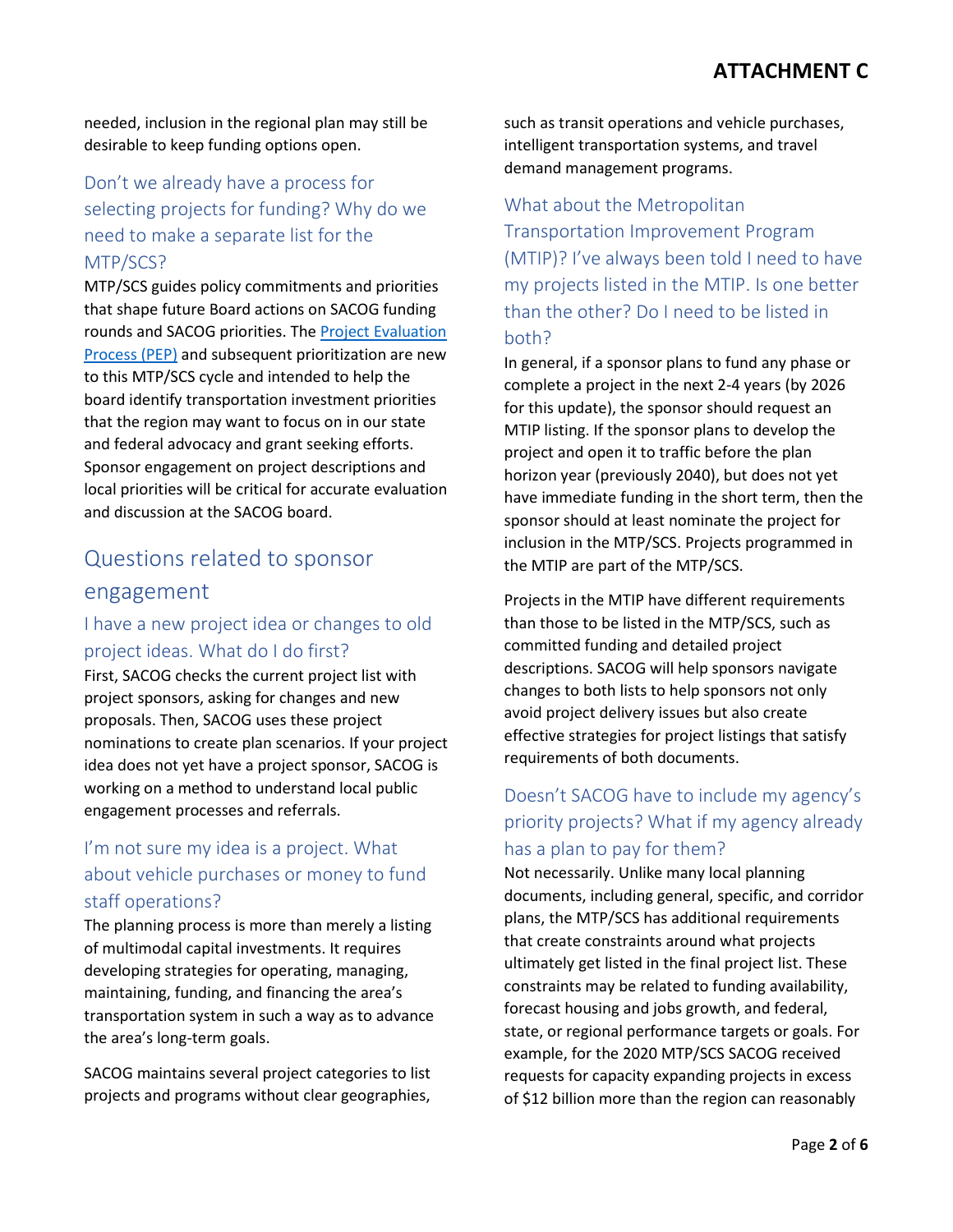### **ATTACHMENT C**

expect to pay for over the next two decades. Additionally, local plans across the six-county region contained nearly double the capacity for new housing and more than three times the capacity for new jobs that was forecast to occur by the plan's 2040 horizon year. Much of this capacity for growth is tied to fee programs or developer agreements that only generate revenues as those projects begin to build. Because the growth in the MTP/SCS is constrained by a regional forecast, not all transportation projects tied to specific developments are affordable within the planning horizon of the MTP/SCS.

As a result of the constraint and performance requirements on the MTP/SCS, not all local priority projects can be listed in the final plan. Much of the scenario development and testing process that is a critical step in the plan update is designed to help the SACOG board and staff identify a package of regional investments that meets the policy objectives of the plan, balances local priorities, and satisfies financial and growth constraints.

### SACOG has rejected my projects from being listed in the plan before. I'm worried it will happen again. What can I do differently this time?

SACOG staff are leading sponsor engagement efforts this fall with introductory meetings for both land use and transportation projects. Sponsors are encouraged to note past issues with MTP/SCS project development and feedback opportunities. SACOG is committed to creating as much transparency in the MTP/SCS development process as possible. While SACOG can't guarantee that all

requested projects will ultimately be included in the plan, we are committed to ensuring that decisions about which projects make it into the plan are well understood and that no surprises occur as the project list is developed. An open channel of communication throughout the update process will be imperative to ensure SACOG and project sponsors have a common understanding of the priorities for the MTP/SCS transportation investment strategy.

#### Can I just add funding for an early phase of a project to the MTIP to ensure that it has a spot in the MTP/SCS project list?

Any project with high unfunded needs and open-totraffic years beyond those of the MTIP (i.e., 2026) will be subject to SACOG review and adjustment through the MTP/SCS update process, even if they have secured PE funds or cleared right-of-way. These adjustments could require amendments to currently programmed projects to clarify scope, funding needs and open-to-traffic years.

As of September 2021, there are currently 56 projects with funding for early development phases in the 2021 MTIP. Of those projects, they have a total unfunded need of over \$4 billion and have open-to-traffic years spanning 2025-2030. Of those 56 projects, the top 10 most expensive projects have \$3 billion in unfunded need. SACOG staff will work closely with sponsors to ensure their project listings not only address their project delivery needs but also remain consistent with the MTP/SCS.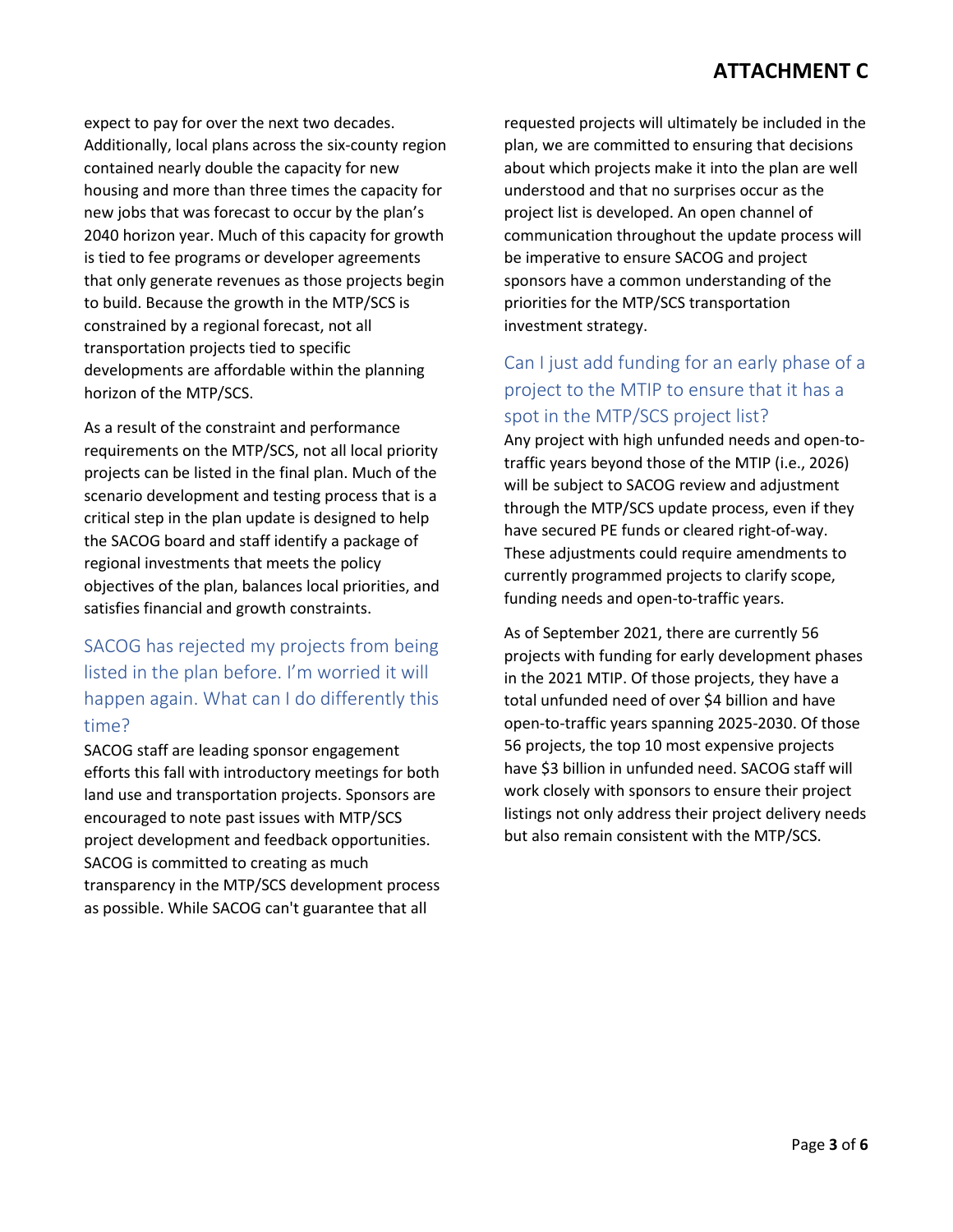#### Key Changes in Sponsor Engagement

My staff have limited time and would rather avoid spending hours reviewing spreadsheets of SACOG's compiled project data. How can SACOG staff streamline this process and help reduce the burden on planners and engineers?

SACOG has historically requested a similar level of project description, accuracy, and precision normally expected of near-term programmed projects for all listed projects. This time, information collection will be matched to the level of analysis needed by SACOG based on where projects are in the planning and development process, performance assessment needs, and goal achievement. Staff will release more details on sponsor engagement steps, such as interactive mapping tools, after the SACOG Board adopts an MTP/SCS Policy Framework, expected in February 2022.

#### General Approach for Regionally Significant projects

|                                                                 | 2021-2026                                                                                                                                                                                                 | 2027-2034                                                                                                                                                      | 2035-horizon year of                                                                                                            | <b>Amendment Priorities</b>                                                                                                                                | <b>Beyond Horizon Year</b>                                                                                                                                                          |
|-----------------------------------------------------------------|-----------------------------------------------------------------------------------------------------------------------------------------------------------------------------------------------------------|----------------------------------------------------------------------------------------------------------------------------------------------------------------|---------------------------------------------------------------------------------------------------------------------------------|------------------------------------------------------------------------------------------------------------------------------------------------------------|-------------------------------------------------------------------------------------------------------------------------------------------------------------------------------------|
|                                                                 | Programmed projects                                                                                                                                                                                       | 10-year                                                                                                                                                        | plan                                                                                                                            | Priorities for                                                                                                                                             | of Plan                                                                                                                                                                             |
|                                                                 | in 2021 MTIP and 2023                                                                                                                                                                                     | implementation                                                                                                                                                 | Long-term project                                                                                                               | unanticipated                                                                                                                                              | Underutilized or                                                                                                                                                                    |
|                                                                 | MTIP years                                                                                                                                                                                                | priorities                                                                                                                                                     | concepts and                                                                                                                    | revenues                                                                                                                                                   | Inconsistent Concepts.                                                                                                                                                              |
|                                                                 |                                                                                                                                                                                                           |                                                                                                                                                                | strategies                                                                                                                      | (previously "Project                                                                                                                                       | Consider for future                                                                                                                                                                 |
|                                                                 |                                                                                                                                                                                                           |                                                                                                                                                                |                                                                                                                                 | Development Only")                                                                                                                                         | updates.                                                                                                                                                                            |
| <b>Project Readiness</b><br>both status and<br>funding strategy | • Preliminary<br>Engineering or later<br>phase most likely to<br>be funded in the<br>near-term or already<br>funded.<br>• Committed funding<br>by 2024 or<br>"reasonably<br>expected" funding<br>by 2026. | • Project concept part<br>of a study, plan, or<br>agreement.<br>• Preliminary<br><b>Engineering funding</b><br>secured or<br>anticipated in next<br>2-4 years. | • Mostly concepts, PE<br>funding not yet<br>secured.<br>• Funding strategy<br>linked to growth or<br>SACOG goal<br>achievement. | • High return projects<br>without either a<br>funding strategy or<br>sponsors.<br>• If amended later,<br>could be complete<br>by the plan horizon<br>year. | • Previously listed<br>Project<br>Development Only<br>projects not<br>considered<br>amendment<br>priorities or projects<br>likely to be complete<br>after the plan<br>horizon year. |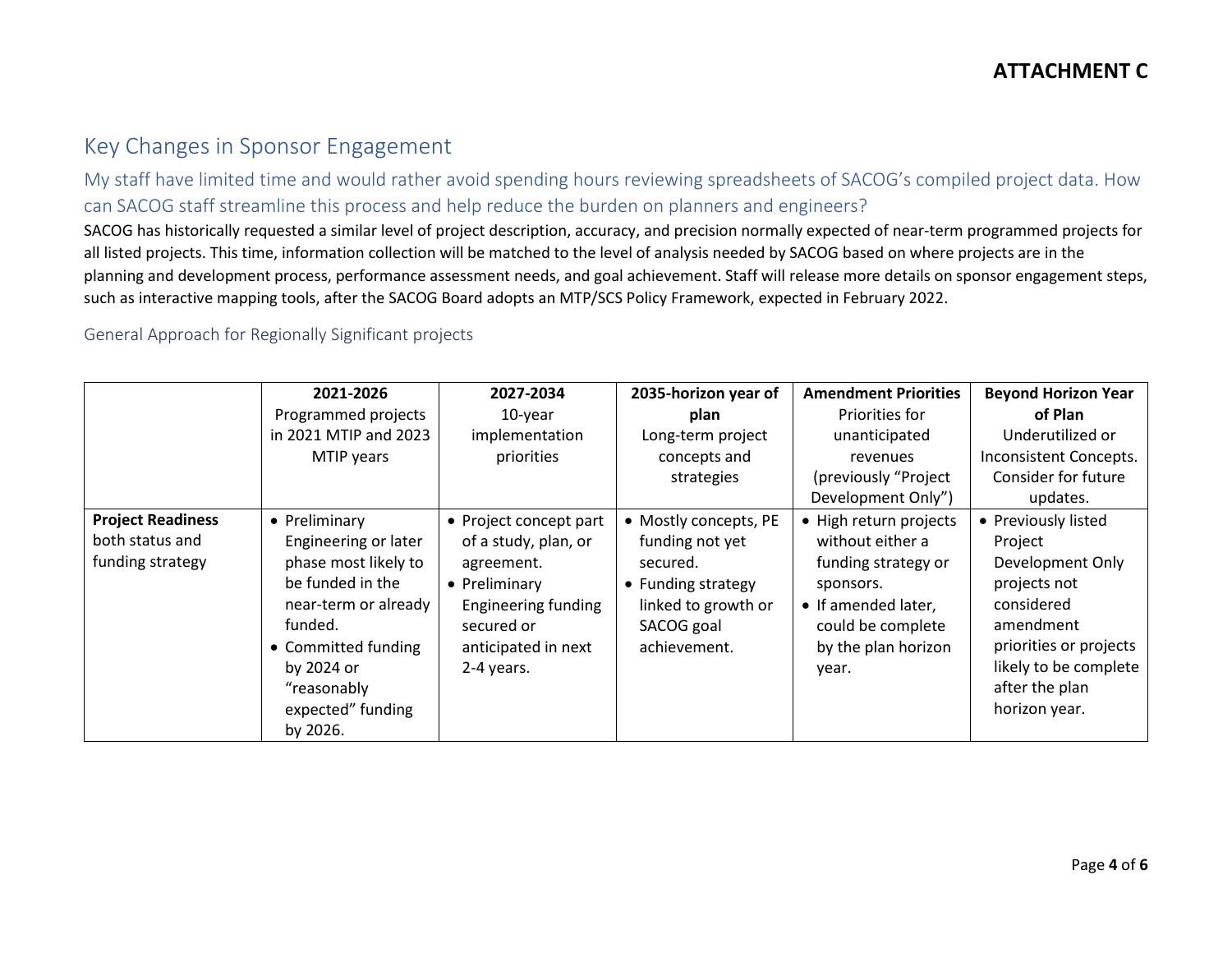### **ATTACHMENT C**

| <b>Engagement Focus</b><br>between SACOG and<br>Sponsor               | • Review projects in<br>both MTIP and MTP<br>listed to be<br>complete by 2026.<br>• Draft MTIP listings<br>for any projects that<br>are known to be<br>complete by 2026.                                     | • Discuss funding<br>strategies,<br>estimated need for<br>regional funding and<br>land use<br>connections<br>• Discuss existing<br>performance issues<br>the project is<br>intended to address<br>in the area | • Mostly land use<br>connections and<br>travel demand<br>• Far less precision<br>needed for open to<br>traffic years.                                                          | • SACOG evaluation of<br>project alignment<br>with regional<br>MTP/SCS policy<br>objectives, PEP<br>measured benefits,<br>and financial<br>constraints.   | • Work with sponsors<br>to understand<br>conditions when<br>plan inclusion makes<br>the most sense.                                                      |
|-----------------------------------------------------------------------|--------------------------------------------------------------------------------------------------------------------------------------------------------------------------------------------------------------|---------------------------------------------------------------------------------------------------------------------------------------------------------------------------------------------------------------|--------------------------------------------------------------------------------------------------------------------------------------------------------------------------------|-----------------------------------------------------------------------------------------------------------------------------------------------------------|----------------------------------------------------------------------------------------------------------------------------------------------------------|
| <b>Sponsor project</b><br>development reasons<br>for MTP/SCS listings | • Any capacity<br>increasing project<br>with roadway<br>segments included<br>in SACOG's model<br>network, regardless<br>of funding source.<br>• Required before<br>opening a project to<br>traffic.          | • Projects that are<br>likely to compete<br>well for Federal or<br>State funding in the<br>near-term.<br>• Listing required by<br>many grant<br>programs.<br>• Priorities that need<br>NEPA clearance.        | • Possible to award PE<br>funds and complete<br>NEPA. But, would<br>require an MTIP<br>formal amendment<br>to facilitate<br>advancement for<br>construction phases.            | • Can qualify a project<br>for development<br>study investment,<br>but cannot be used<br>for NEPA clearance.                                              | • List for future<br>update discussions<br>only.<br>• Does not qualify a<br>project for PE-Only<br>listings and cannot<br>be used for NEPA<br>clearance. |
| <b>Example Projects</b>                                               | • Roadway projects<br>funded with<br>development impact<br>fees to be complete<br>by 2026.<br>• Pavement<br>rehabilitation<br>projects awarded<br>during prior SACOG<br><b>Regional Funding</b><br>Programs. | • Shorter-term critical<br>projects and services<br>that help the region<br>achieve its goals,<br>such as reducing<br>VMT to meet our<br>19% GHG reduction<br>target by 2035.                                 | • Roadway projects<br>funded with<br>anticipated<br>developer fees from<br>growth included in<br>the 2020 MTP/SCS<br>or anticipated to be<br>discussed in this<br>plan update. | • New technology<br>applications (e.g.,<br>Intelligent<br>transportation<br>systems,<br>autonomous<br>vehicles, automated<br>safety enforcement,<br>etc.) | • Roadway projects<br>funded with<br>anticipated<br>developer fees from<br>growth NOT<br>included in growth<br>projections.                              |